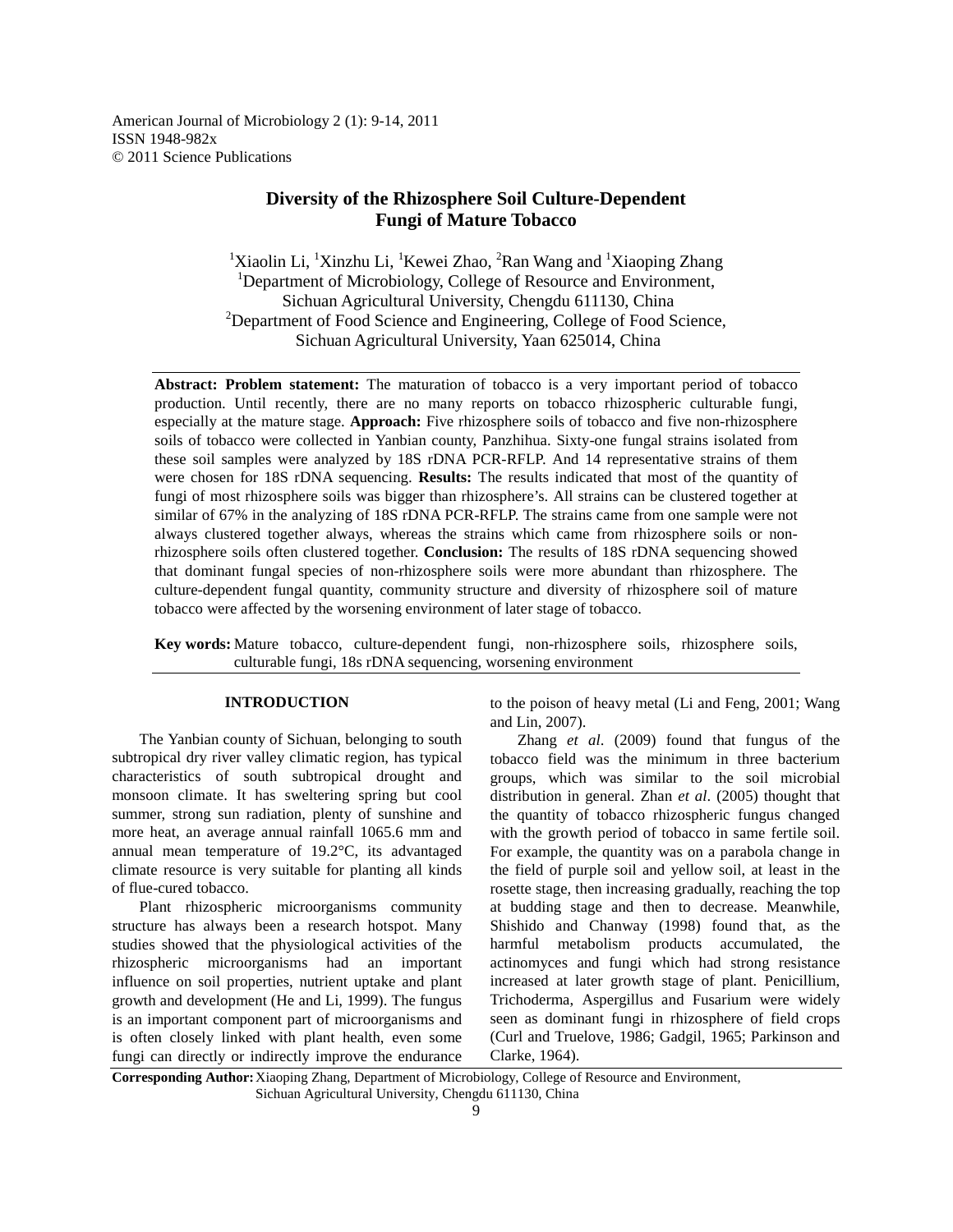In this study, in order to understand the health degree of ecological system in the late period of tobacco and provide certain scientific basis and guidance for the harvest of flue-cured tobacco, the rhizospheric culturable fungi of rhizosphere and nonrhizosphere soils at mature stage had been studied by combining the traditional method with 18S rDNA PCR-RFLP and sequence analysis.

# **MATERIALS AND METHODS**

**Soil samples:** The soil samples were collected from Yanbian county, Sichuan Province where is very suitable for the growth of tobacco. Rhizosphere soil was collected from plants by first removing all visible bulk soil by hand, then the samples consisted of soils from both loosely adhering to roots and that could be brushed or scraped off the root surface (Smalla *et al*., 2001). The visible bulk soil was collected for nonrhizosphere soil. Fifteen individual healthy plants were collected from every plot. After sampling, the soils were brought to the laboratory and any obvious plant or animal residues were removed by handpicking. Part of the samples were kept with moist in the dark at 4°C to assess microbial biomass (Tian *et al*., 2009).

**Enumeration of culturable fungi:** Ten grams of each of the soil samples were individually dispensed into 90 mL of deionised water containing about 20 g of glass beads (3 mm diameter). Tenfold dilutions were made in sterile deionised water after soil suspensions were centrifuged at 120 r min<sup>-1</sup> for 30 min. Then 0.1 mL aliquots of each soil dilution  $(10^{-2}$ - $10^{-4})$  were spread on the surface of the different substrates in sterile Petri dishes (9 cm diameter). Three plates were used per dilution. The plates were dried in a laminar flow cabinet for 1 h and then incubated. The CFU of fungi was estimated on Rose Bengal (33  $\mu$ g mL<sup>-1</sup>) and streptomycin (30 µg mL<sup>-1</sup>) agar on which 100 mL of 10-fold serially diluted soil samples were spread. The CFU was counted after incubation for 7 days for fungi at 28°C (Kong *et al*., 2008).

**PCR-RFLP of 18S rDNA genes:** After collected enough fungal hypha from liquid PDA medium, the genomic DNA extraction was done using procedure described by Yan-Ling *et al*. (2006). PCR amplification of 18S rDNA gene was carried out with primers NS1 (5'-GTAGTCATATGCTTGTCTC-3') and NS4 (5'- CTTCCGTCAATTCCTTTAAG-3') (White *et al*., 1990). The PCR reaction mixture consisted of 25 µL 2×PCR Master mix (Tiangen, Beijing, China. Product

10

components: 0.1 U Taq Polymerase/µL, 500 µM dNTP each, 20 mM Tris-HCl PH 8.3, 100 mM KCl and 3 mM MgCl<sub>2</sub>), 1.0 µL of each primer (20 pmol  $\mu L^{-1}$ ), 1.0  $\mu L$ template DNA amount (approximately 1-5 ng) and 22 µL sterile water added to a final volume of 50 µL. PCR amplification was carried out in BIORAD MyCycler<sup>TM</sup> , using an initial cycle of denaturation at 94°C for 5 min, fourty cycles of denaturation at 94°C for 30 sec, annealing at 50°C for 30 sec and extension at 72°C for 1 min; a finial extension cycle at 72°C for 6 min. The PCR products were, respectively, digested with restriction endonucleases HaeIII (Bagyalakshmi *et al*., 2008), HinfI (Helgason *et al*., 1999), TaqI (Krupa, 1999) and MspI (Mirhendi *et al*., 2006). The 10 µL reactions included 5 µL PCR product, 5 U HaeIII/HinfI/TaqI/MspI(Tiangeng, China), 0.2 µL 10×buffer and 7  $\mu$ L ddH<sub>2</sub>O. The digestions were performed at 37°C for 10 h (TaqI at 65°C). The digested fragments were separated by gel electrophoresis in 3% high resolution agarose at 80 V for 3 h and visualised with a UV transilluminator. Isolates were grouped based on the combined amplified rDNA restriction analysis patterns using the approaches described by Yuan *et al*. (2008).

**18S rDNA sequencing:** According to the results of 18S rDNA PCR-RFLP, fourteen representative strains were chosen for 18S rDNA gene sequencing carried by Yingjun Biotechnology Ltd. (Shanghai, China). These sequences and their closest match sequences which from GenBank database were pairwise aligned using Clustal X (Thompson *et al*., 1997). Phylogenetic trees were constructed using the Neighbor-Joining method in MEGA program version 4.0 (Tamura *et al*., 2007). These sequences were submitted to the GenBank database and the accession numbers were from JN176199 to JN176212.

**Statistical analysis:** Analysis Of Variance (ANOVA) was conducted on collected data and the mean values of plant fresh weight and disease index were statistically analyzed using the LSD test. Differences were considered to be significant when the probability was less than 0.05.

### **RESULTS**

 According to the study on morphological observation and preliminary microscopic examination, sixty-one culturable fungi including 32 rhizospheric fungi and 28 non-rhizospheric fungi were selected to analyze with 18S rDNA-RFLP (Table 1).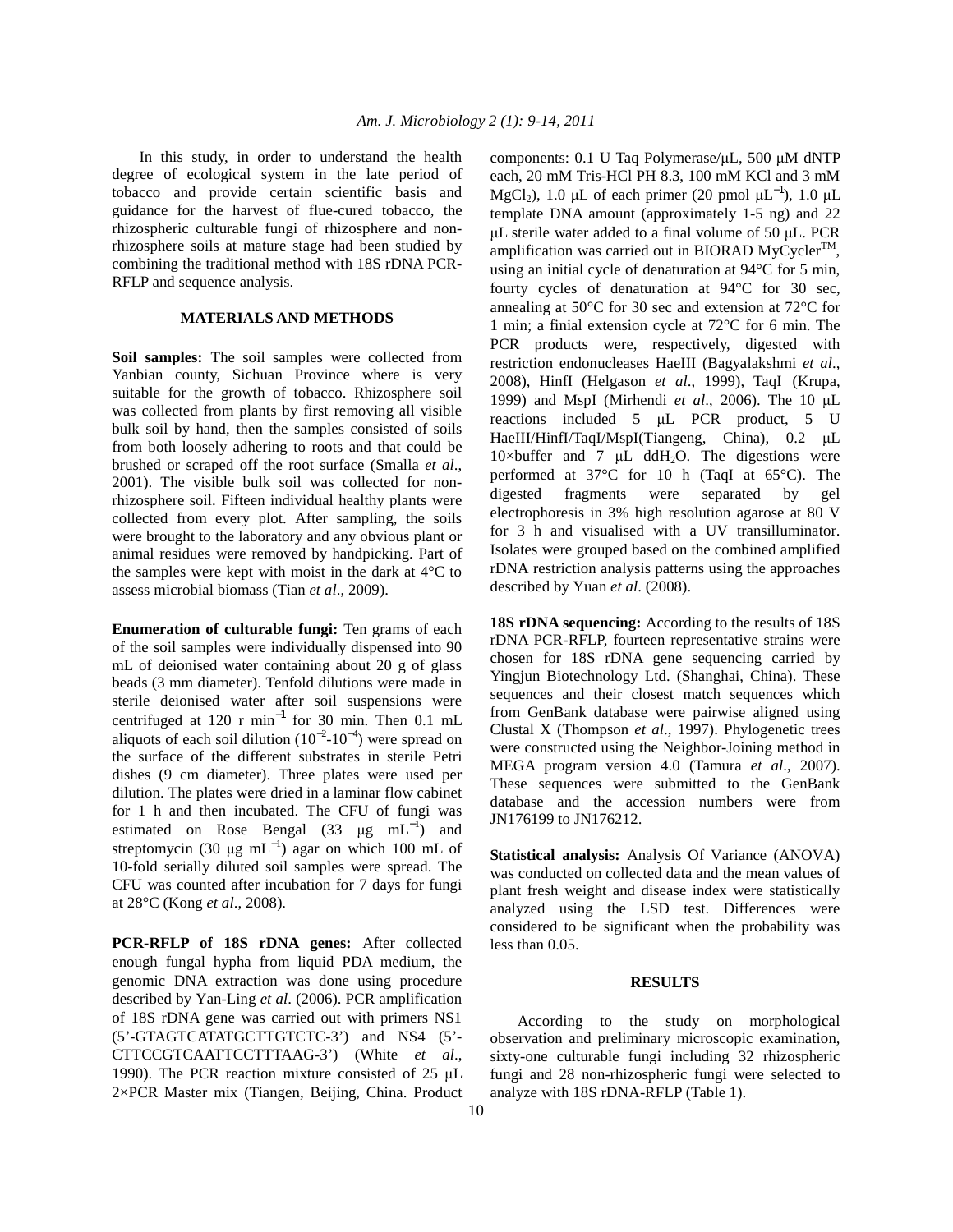| Table 1 Fungal strains selected   |                 |                |                 |               |              |
|-----------------------------------|-----------------|----------------|-----------------|---------------|--------------|
| <b>Strains</b>                    | Source          | Sampling sites | Soil samples    | Elevation (m) | Soil type    |
| SAUFS1-1,1-2,1-3,1-4,1-5,1-6,1-7  | Rhizosphere     | Matang         | R1              | 1750          | Purple soil  |
| SAUFC1-1, 1-2, 1-3, 1-4, 1-5, 1-7 | Non-rhizosphere | Matang         | NR1             | 1750          | Purple soil  |
| SAUFS2-1, 2-2, 2-3, 2-4, 2-5, 2-6 | Rhizosphere     | FuxingA        | R <sub>2</sub>  | 1720          | Red soils    |
| SAUFC2-1, 2-2, 2-3, 2-4, 2-6      | Non-rhizosphere | FuxingA        | NR <sub>2</sub> | 1720          | Red soils    |
| SAUFS3-1, 3-2, 3-3, 3-4, 3-5, 3-6 | Rhizosphere     | FuxingB        | R <sub>3</sub>  | 1680          | Red soils    |
| SAUFC3-1, 3-2, 3-3, 3-4, 3-5, 3-6 | Non-rhizosphere | FuxingB        | NR <sub>3</sub> | 1680          | Red soils    |
| SAUFS4-1, 4-2, 4-3, 4-4, 4-5, 4-6 | Rhizosphere     | Gude           | R <sub>4</sub>  | 1730          | Paddy soil   |
| SAUFC4-1, 4-2, 4-3, 4-5, 4-6      | Non-rhizosphere | Gude           | NR4             | 1730          | Paddy soil   |
| SAUFS5-1, 5-2, 5-3, 5-4, 5-5, 5-6 | Rhizosphere     | Gaogan         | R <sub>5</sub>  | 1950          | Yellow soils |
| SAUFC5-1, 5-2, 5-3, 5-4, 5-5, 5-6 | Non-rhizosphere | Gaogan         | NR <sub>5</sub> | 1950          | Yellow soils |



Fig. 1: Quantity of fungi



Fig. 2: Restriction patterns of PCR-amplified fragments of 18S rDNA digested with HaeIII

**Analysis the quantity of fungi:** As shown in the Fig. 1, the quantity of fungi among most soils had obvious difference, especially between rhizosphere and nonrhizosphere. In all samples, the largest quantity was in R5, with  $13.33 \times 10^4$  cfu g<sup>-1</sup>, whereas, the quantity of fungi from NR1 was the minimum, with  $1.04\times10^4$  cfu  $g^{-1}$ . Most of the rhizosphere and its corresponding nonrhizosphere displayed significant difference (p<0.05) except R2 and NR2. And most of the quantity of culturable fungi of rhizosphere was bigger than rhizosphere's, except R4 and NR4. This may be related to soil types and growth period of tobacco.

**Analysis of the 18S rDNA PCR-RFLP:** The PCR products of 18S rDNA were digested by four restriction enzymes of HinfI, TaqI, HaeIII and MspI. The Fig. 2 showed that the bands of Marker and others were clearly visible and all the 4 restriction endonucleases were suitable to digest the PCR products of 18S rDNA.



Fig. 3: The dendrogram obtained from 18S rDNA PCR-RFLP

 Fingerprints of the strains generated by PCR-RFLP of the ribosomal genes were used to construct dendrogram by using UPGMA analysis (Fig. 3). All strains could be clustered together at similar value of 67% and they would be divided into nine groups at similar value of 83%. Parts of the strains which isolated from one sample were clustered together, such as SAUFC4-2 and SAUFC4-7, SAUFC2-5 and SAUFC2-6. Whereas some were far different, for example, the strains isolated from non-rhizosphere soils in Gude. The strains which isolated from rhizosphere soils often clustered together and the strains isolated from non-rhizosphere soils was same, this showed rhizosphere environment had an influence on the distribution of fungi.

**Analysis 18S rDNA sequences:** Sixteen representative strains and their closest match sequences which from GenBank database, such as *Isaria takamizusanensis, Paecilomyces lilacinus* and *Gibberella fujikuroi*, were selected to make Phylogenetic tree (Fig. 4).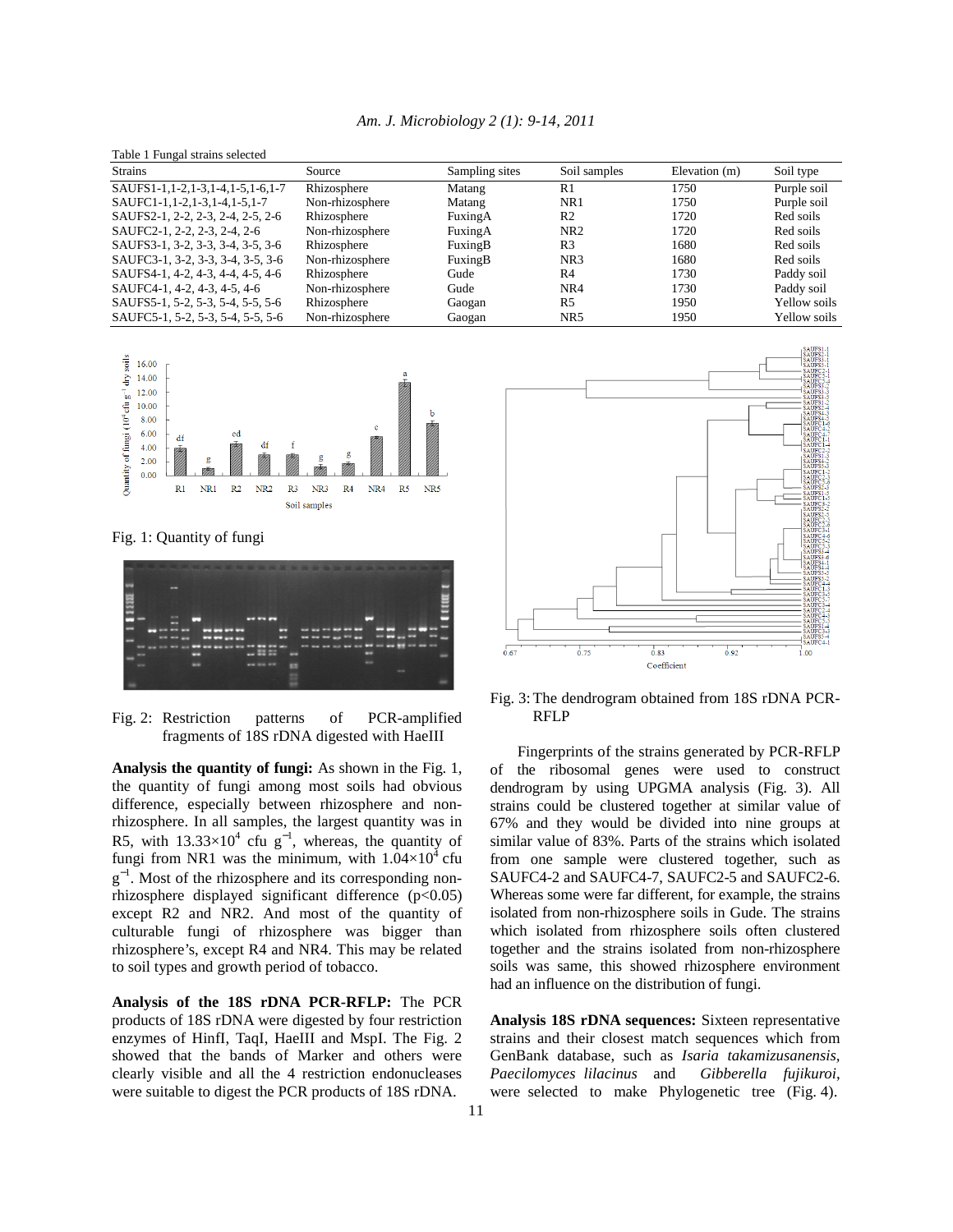

Fig. 4: Dendrogram of actinomycetes strains by Neighbor-joining based on 18S rDNA gene sequnences

From homology of the strains tested, the strains involved were very rich and partly reflected the diversity of the culturable fungi. The strain SAUFC3-4 was very similar to *Paecilomyces lilacinus* strain LMSA1.08.014 (HM242253) isolated from emerald ash borer in Canada (100% homologous). The strain SAUFC1-5 shared 99% homology with *Ascomycete* sp. MV-3C (EF638694) from mid-atlantic ridge and Isaria takamizusanensis strain SH-f13 (EU369096) (Burgaud *et al*., 2009; Johnson *et al*., 2009).

 The strains SAUFS2-4 and SAUFC1-6 were gathered in a small group. Thereinto, there was 99% homology between SAUFS2-4 and *Gibberella fujikuroi*  strain SH-f13 (HM165488), SAUFC1-6 was 99% homologous to *Fusarium oxysporum* gene (AB521041) (Tagawa *et al*., 2010). The strain SAUFC1-3 shared 99% homology with uncultured fungus gene (AB534507) and *Chaetomium globosum* gene (AB048285) (Hoshino and Morimoto, 2010). The strain SAUFS5-4 was similar to *Penicillium* sp. CF-24 (GU322366) in the extent of 99%. In addition, SAUFS3-6 isolated rhizosphere soil R3 was very similar to SAUFC3-1 isolated non-rhizosphere soil NR3.

 There was 100% homology between SAUFS3-6 and *Penicillium decumbens* strain C5 (HQ455812) and 99% homology between SAUFC3-1 and *Eupenicillium javanicum* isolate AFTOL-ID 429 (EF413620) (Geiser *et al*., 2006). Meanwhile, SAUFS1-4 was highly homologous to *Aspergillus* sp. strain PSFW1RH-1 (HQ393870) and when SAUFS5-3 was homologous to *Aspergillus* sp., it was also very similar to *Neosartorya fischeri* (NFU21299). SAUFC3-3 and SAUFC4-3 both isolated from non-rhizosphere soil were homologous to *Cerrena* sp. NIOCC 2a (FJ010210) (99 and 100%, respectively). SAUFS3-1 and SAUFS3-5 that were difference with other strains tested gathered in a group, the former had high homology with *Rhizopus oryzae* strain FSU 6160 (EU484234) and the latter was very similar to *Absidia psychrophilia* strain FSU4745 (EU736279).

#### **DISCUSSION**

 In general, tobacco rhizospheric exudations in different growth periods have influence on the quantity of fungi. The quantity of culturable fungi of rhizosphere was more than non-rhizosphere's in most of samples except Fuxing A and Gude. The quantity of fungi of R2 hadn't significant difference with NR2 (p>0.05). The quantity of fungi of non-rhizosphere of Gude site was more than rhizosphere's (NR5>R5).

 From the representative strains reflected, the dominant fungal species in tobacco rhizosphere soil were *Aspergillus* sp., *Gibberella fujikuroi*, *Rhizopus oryzae*, *Absidia psychrophilia*, *Penicillium decumbens* and *Neosartorya fischeri*. Whereas, in tobacco nonrhizosphere soil were *Aspergillus* sp., C*haetomium globosum*, *Ascomycete* sp., *Fusarium oxysporum*, *Eupenicillium javanicum*, *Paecilomyces lilacinus*, *Penicillium* sp. and *Cerrena* sp..

 English and Mitchell (1988) found that *Penicillium, Trichoderma, Aspergillus and Fusarium* grew quickly in tobacco rhizosphere soil. However, *Trichoderma, Aspergillus* and *Fusarium* hadn't been found in dominant fungal species in tobacco rhizosphere soils in our study. On the contrary, *Aspergillus* and *Fusarium* appeared in the nonrhizosphere soils. *Gibberella fujikuroi* is pathogenic fungi of rice bakanaea disease in rhizosphere soil, although it has little effect on tobacco, it not only can infect non-crop *Fistula arundinaceous, Leerier sayanuka Ohwi* and *Digit aria sanguinely* (L.) Scoop. But also can infect field plants, such as wheat, sorghum, maize, etc. *Gibberella fujikuroi* became a dominant fungal species at later growth stage of tobacco may be related to the current degradation of tobacco rhizospheric environment. Compared with nonrhizosphere, *Neosartorya fischeri* which has antiinflammatory action was found in dominant fungal species of rhizosphere.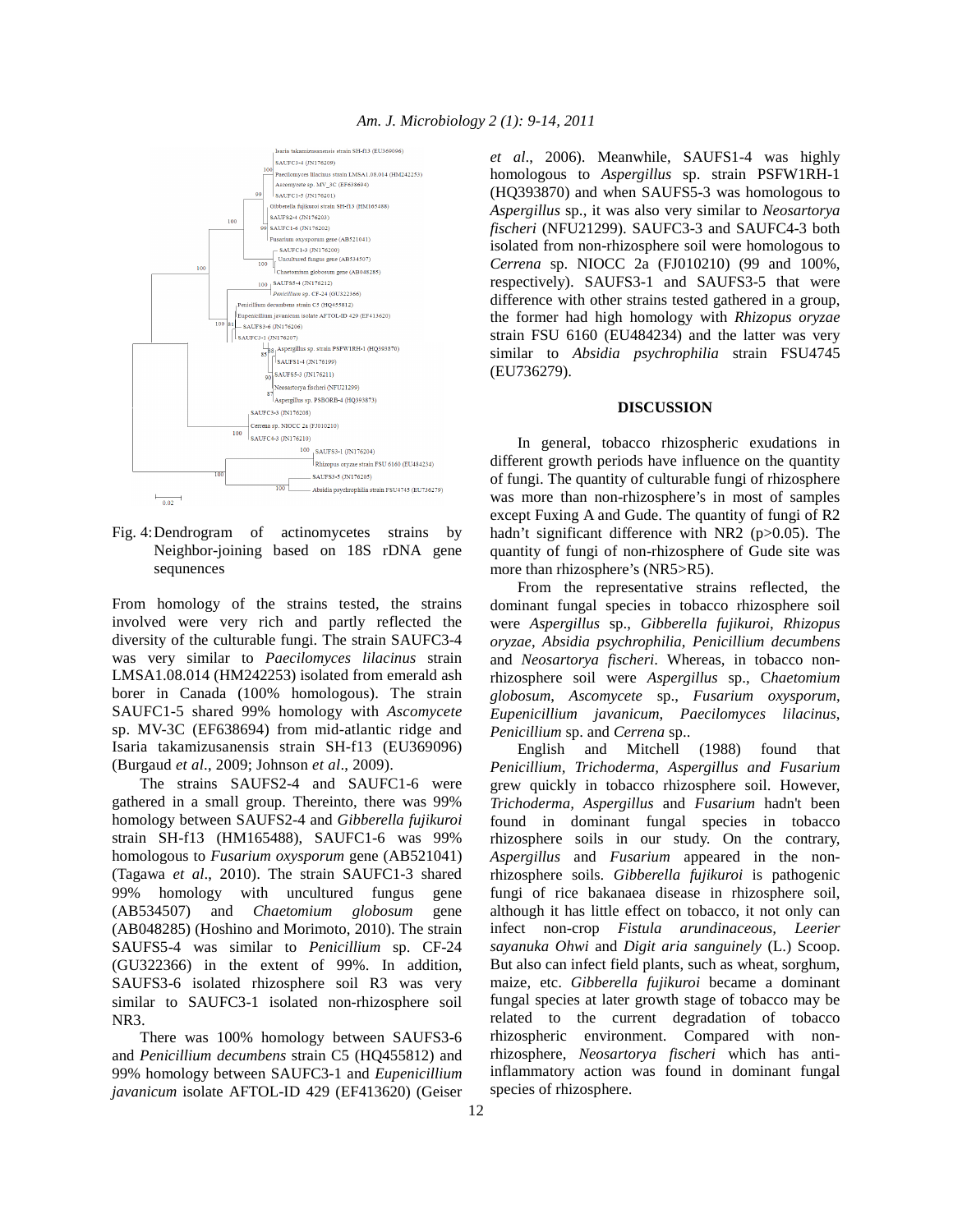#### **ACKNOWLEDGEMENT**

 The researchers are grateful to an anonymous reviewer for kindly correcting this manuscript. This work was supported by the Chinese National Natural Science Fund (No. 31070004) and the specialized research found for the doctoral program of higher education 20060626006.

# **CONCLUSION**

 The quantity of fungi and population of tobacco rhizosphere soil at later growth stage were different with non-rhizosphere soil, especially the population, which was influenced by the degradation of rhizosphere environment. If the environment aggravates to a definite level, tobacco diseases may occur and lead to yield reduction. It is not suitable to control tobacco diseases using pesticide at maturity stage. In order to obtain high yield at later growth stage, we should improve the field ventilated condition, reduce the field temperature properly, clean diseased leaves and disabled body timely and bake at the right time, except for selecting resistant varieties with local conditions.

#### **REFERENCES**

- Bagyalakshmi, R., B. Senthilvelan, K.L. Therese and H.N. Madhavan, 2008. Application of Polymerase Chain Reaction (PCR) and PCR based restriction fragment length polymorphism for detection and identification of dermatophytes from dermatological specimens. Indian J. Dermatol., 53: 15-20. DOI: 10.4103/0019-5154.39735
- Burgaud, G., T.L. Calvez, D. Arzur, P. Vandenkoornhuyse and G. Barbier, 2009. Diversity of culturable marine filamentous fungi from deepsea hydrothermal vents. Environ. Microbiol., 11: 1588-1600. DOI: 10.1111/j.1462-2920.2009.01886.x
- Curl, E.A. and B. Truelove, 1986. The Rhizosphere. 1st Edn., Springer Verlag, Berlin, ISBN: 9780387158037, pp: 288.
- English, J.T. and D.J. Mitchell, 1988. Development of microbial communities associated with tobacco root systems. Soil Biol. Biochem., 20: 137-144. DOI: 10.1016/0038-0717(88)90029-6
- Gadgil, P.D., 1965. Distribution of fungi on living roots of certain *Gramineae* and the effect of root decomposition on soil structure. Plant Soil, 22: 239-259. DOI: 10.1007/BF01373995
- Geiser, D.M., C. Gueidan, J. Miadlikowska, F. Lutzoni and F. Kauff *et al*., 2006. Eurotiomycetes: eurotiomycetidae and chaetothyriomycetidae.

Mycologia, 98: 1053-1064. DOI: 10.3852/mycologia.98.6.1053

- He, X.L. and B. Li, 1999. Selection research of VA mycorrhizal fungus and plant. Acta Bot Bor-Occid Sin, 19: 471-475.
- Helgason, T., A.H. Fitter and J.P. Young, 1999. Molecular diversity of arbuscular mycorrhizal fungi colonising *Hyacinthoides non-scripta* (bluebell) in a seminatural woodland. Mol. Ecol., 8: 659-666. DOI: 10.1046/j.1365- 294x.1999.00604.x
- Hoshino, Y.T. and S. Morimoto, 2010. Soil clone library analyses to evaluate specificity and selectivity of PCR primers targeting fungal 18S rDNA for Denaturing-Gradient Gel Electrophoresis (DGGE). Microb. Environ., 25: 281-287. DOI: 10.1264/jsme2.ME10136
- Johnson, D., G.H. Sung, N.L. Hywel-Jones, J.J. Luangsa-Ard and J.F. Bischoff *et al*., 2009. Systematics and evolution of the genus torrubiella (*Hypocreales, Ascomycota*). Mycol. Res., 113: 279-289. DOI: 10.1016/j.mycres.2008.09.008
- Kong, C.H., P. Wang, H. Zhao, X.H. Xu and Y.D. Zhu, 2008. Impact of allelochemical exuded from allelopathic rice on soil microbial community. Soil Biol. Biochem., 40: 1862-1869. DOI: 10.1016/j.soilbio.2008.03.009
- Krupa, P., 1999. Identification by PCR-RFLP of a fungus isolated from mycorrhizal roots of a distinguishable birch growing in areas disturbed by industry. Polish J. Environ. Stud., 8: 161-163.
- Li, X.L. and G. Feng, 2001. Arbuscular Mycorrhizal Ecophysiology. Huawen Publishing House, Beijing, ISBN: 7507511782, 9787507511789, pp: 358.
- Mirhendi, H., K. Makimura, M. Khoramizadeh and H. Yamaguchi, 2006. A one-enzyme PCR-RFLP assay for identification of six medically important *Candida* species. Jpn. J. Med. Mycol., 47: 225- 229.
- Parkinson, D. and J.H. Clarke, 1964. Studies on fungi in the root region. III. Root surface fungi of three species of *Allium*. Plant Soil, 20: 166-174. DOI: 10.1007/BF01376446
- Shishido, M. and C.P. Chanway, 1998. Forest soil community responses to plant growth-promoting rhizobacteria and spruce seedlings. Biol. Fert. Soils, 26: 179-186. DOI: 10.1007/s003740050365
- Smalla, K., G. Wieland, A. Buchner, A. Zock and J. Parzy *et al*., 2001. Bulk and rhizosphere soil bacterial communities studied by denaturing gradient gel electrophoresis: Plant-dependent enrichment and seasonal shifts revealed. Applied Environ. Microbiol., 67: 4742-4751. PMID: 11571180